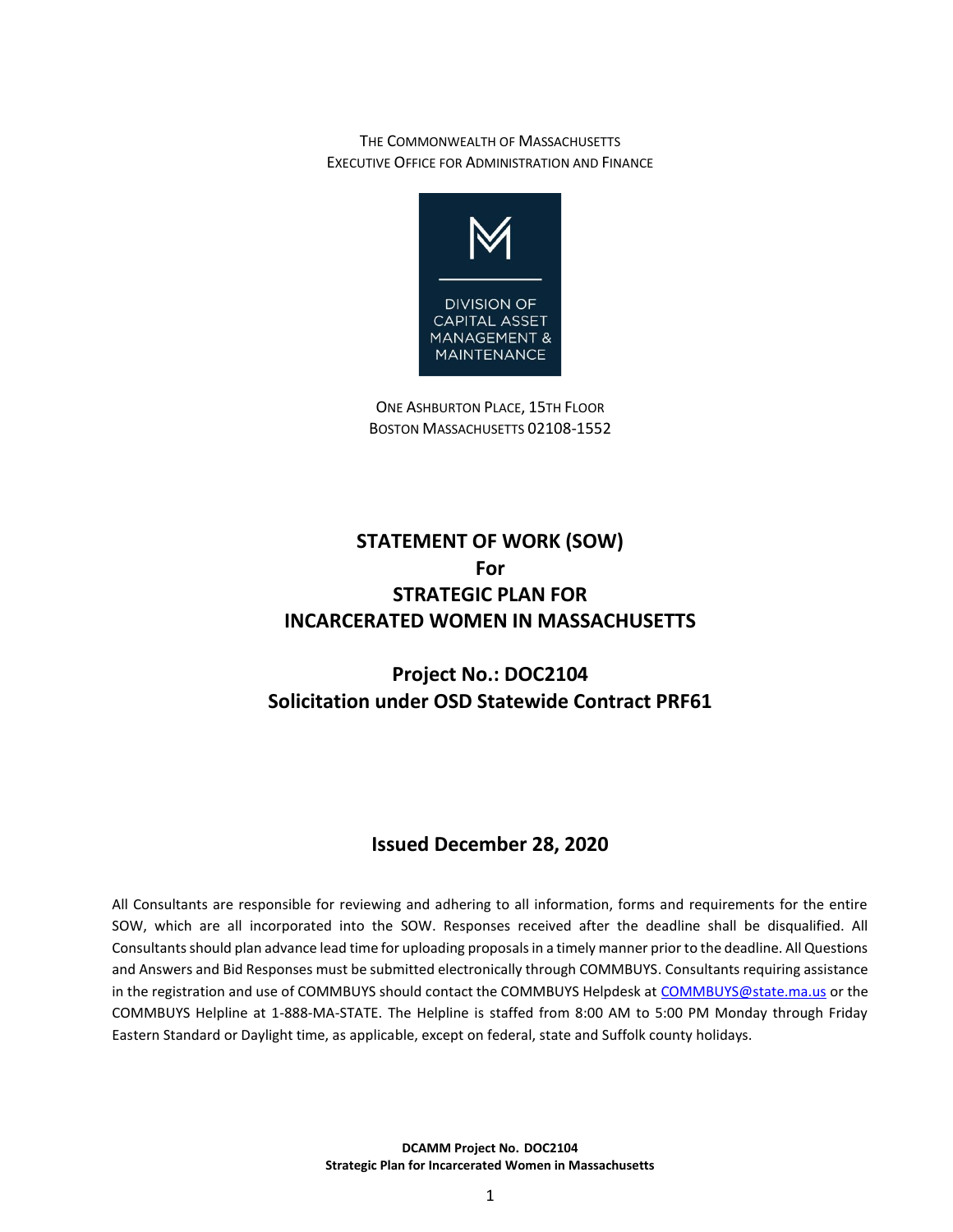# **1. SCOPE AND DESCRIPTION**

## **1.1. Project Objective**

The Division of Capital Asset Management and Maintenance (DCAMM) and the Department of Correction (DOC) are seeking responses for technical assistance and consultation services to assist with the development of a strategic visioning and comprehensive planning process that will result in an agency blueprint to provide policy direction for incarcerated women in Massachusetts (hereinafter referred to as the "Strategic Plan"). To be eligible to submit a response, bidders must be qualified under OSD Statewide Contract PFR61, Category 1.

The Strategic Plan will outline how DOC can best utilize its resources to serve the Commonwealth's incarcerated women, their families and the public by examining multifaceted issues and opportunities. The Strategic Plan will develop goals, strategies, and desired outcomes for achieving more effective, and responsive custody, care, and programming for those under DOC's supervision to prepare them for safe and successful reentry into the community.

The Strategic Plan process will include the following tasks:

#### **A. Data Collection and Analysis**

The Strategic Plan will be a data-driven process. The Consultant will gather, organize, and summarize data on incarcerated women in Massachusetts (including site visits to all female correctional centers) and will perform a thoughtful analysis related to the national and local context. The data analysis and reports produced through this task will be used to guide engagement of stakeholders in the next task and decision-making throughout the Strategic Plan.

#### **B. Stakeholder Engagement**

The Strategic Plan process will include transparency and active participation in the following tasks. The Consultant will identify key stakeholders and engage them in a collaborative effort focused on problem identification and potential solutions. Potential stakeholders will be identified through the process and may include legislators, the Executive Branch and interagency taskforces, public safety/ probation officials, Criminal Justice Reform advocates, research/policy/program institutions, etc.

#### **C. Synthesis and Development of Strategic Plan**

The Strategic Plan will provide realistic and evidence-based recommendations that inform policy development and efforts related to incarcerated women. The Consultant will identify priorities to guide investment decisions and, ultimately, develop a sustainable strategy that supports the transformational growth of women being cared for by DOC. The Strategic Plan will include recommendations that have an impact on the built environment of the female correctional centers. Consequently, DCAMM will contract a designer to study and design the best solution for either the replacement or renovation of MCI Framingham based on the results of this strategic planning effort.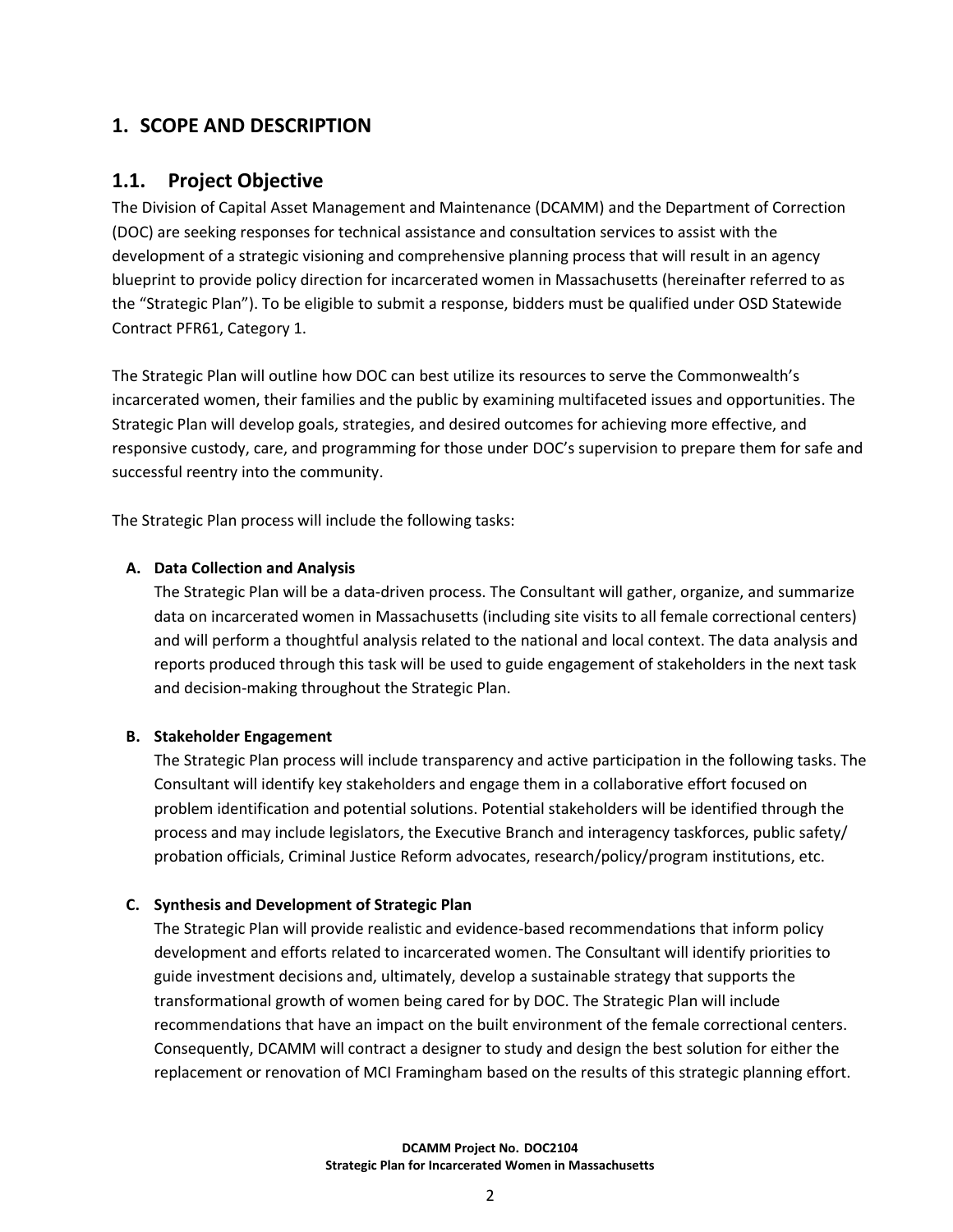DCAMM estimates that work will commence in February 2021 and that the anticipated duration of the Strategic Plan contract will be approximately five (5) months from contract execution.

# **1.2. Agency Information**

DCAMM, an agency within the Executive Office for Administration and Finance (EOAF), is the awarding authority responsible for strategic planning, major public building construction, facilities management and real estate services for the Commonwealth of Massachusetts.

The Department of Correction (DOC), a department within the Executive Office of Public Safety and Security (EOPSS), is the agency that oversees the state prison system across Massachusetts. The agency operates 16 correctional centers with four different security levels (Maximum, Medium, Minimum and Pre-release) in nine municipalities. With a current custody population of approximately 8,200, the latest gender breakdown is 96% male and 4% female. DOC has over 1,500 active volunteers and 5,000 staff members, of which approximately 80% are security personnel at its correctional centers. DOC's vision is to effect positive behavioral change in order to eliminate violence, victimization and recidivism.

See the DOC's website for additional background information: [www.mass.gov/orgs/massachusetts](http://www.mass.gov/orgs/massachusetts-department-of-correction)[department-of-correction.](http://www.mass.gov/orgs/massachusetts-department-of-correction)



# **1.3. Project Background**

*Figure 1: Timeline for MCI Framingham*

MCI Framingham (formerly known as Sherborn Reformatory for Women) opened in 1877 and was the second oldest female correctional institution in the U.S. Today, MCI-Framingham is a medium-security correctional center for female detainees and inmates. It provides a comprehensive network of programming for women who are serving criminal sentences. For decades, the institution housed awaiting trial and civil commitments for substance use disorder due to overcrowding at the Sheriffs' correctional centers and the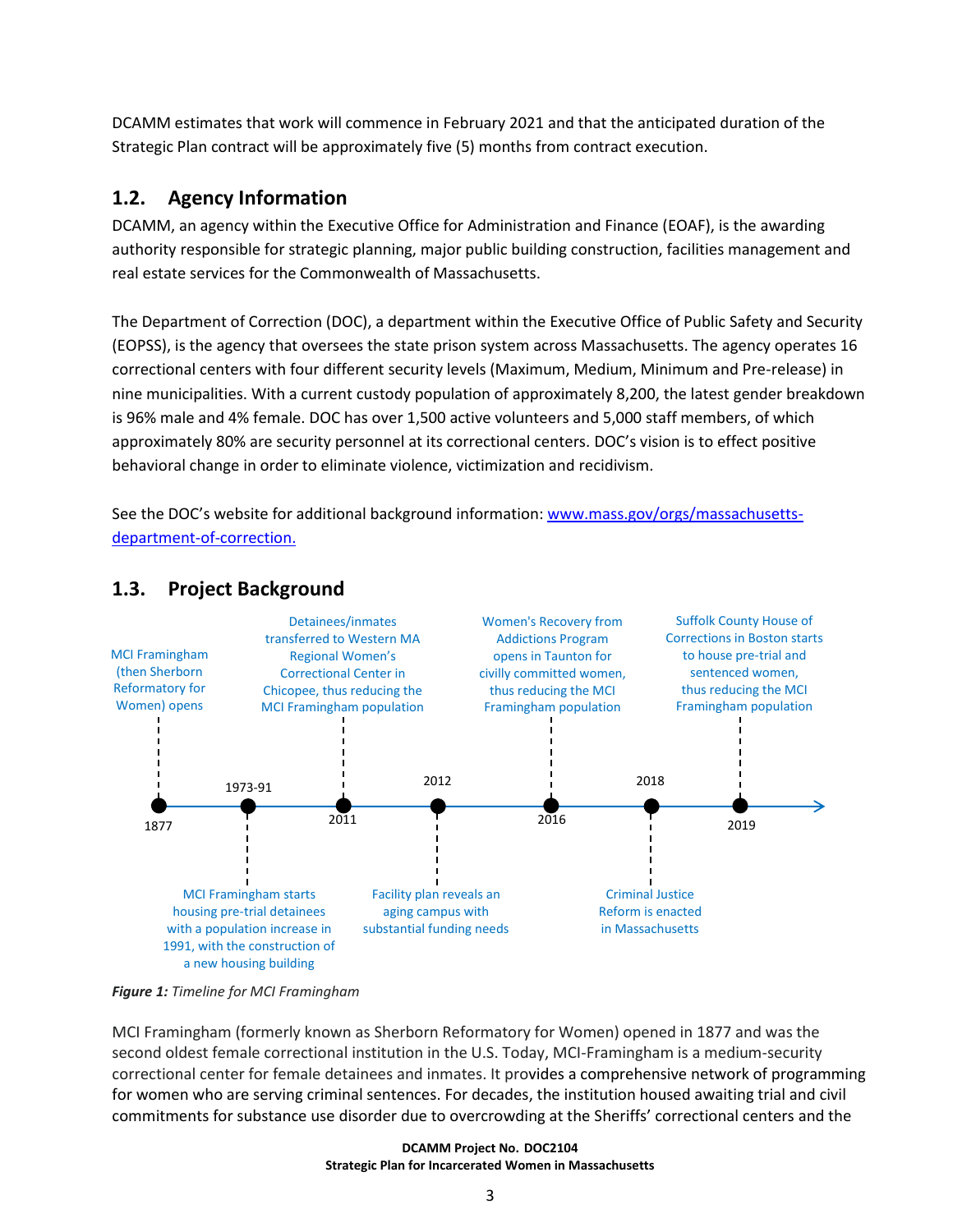lack of other options available. As expansion in Western Massachusetts at Hampden County Sheriff in Chicopee provided additional beds for pre-trial women from that region (2011), and the Department of Mental Health's Women's Recovery from Addictions Program was created for civilly committed women (2016), and available capacity due to declining population at the Suffolk County Sheriff provided beds for pre-trial and short-sentenced women (sentenced to 30 months or less) housed at Framingham, the population of the institution has finally returned to its original mission for sentenced women.

In 2012, DCAMM completed a physical assessment of the facility that documented a rapidly aging campus. The study determined that most buildings did not meet current energy or accessibility codes. The oldest, and largest, 'administration' building could no longer support modern program needs without extensive upgrades. All building mechanical systems, including the newest building completed in 1991, require replacement. In addition to facility issues, many challenges to successful programs and function were identified at MCI Framingham, including:

- Health Services were extremely constrained in existing facilities.
- Housing options were not sufficiently varied to appropriately separate the inmate classifications, e.g. pre-trial, civil commitments, and sentenced to 30 months or less.
- Circulation and adjacencies for housing, cafeteria, and medication were problematic.
- Intake was undersized for the current usage and equipment.
- Inmates from the adjacent South Middlesex Correctional Center depended on MCI Framingham for most of their medical care and some educational services; entry via MCI Framingham's intake was a time-consuming and arduous process.

This study identified such a large number of substandard building conditions, as well as a high cost for addressing them through capital investment, that no renovation project could be identified and agreed upon to address the issues.

From November 2011 to February 2012, following a Memorandum of Agreement between DOC and the Hampden County Sheriff, 51 county sentenced female inmates in DOC custody were transferred to the Western Massachusetts Regional Women's Correctional Center in Chicopee. Built in 2007, and expanded in 2011, the new correctional center allowed more female inmates from Western Massachusetts who were serving their sentences in Framingham to stay closer to home and to aid their transition back into their community.

On January 25, 2016, Governor Baker signed into law An Act Relative to Civil Commitments for Alcohol and Substance Use Disorders. The law ensured that women who are civilly committed by the court for treatment (under Chapter 123, Section 35 of the Massachusetts General Laws) must receive their treatment in a therapeutic setting rather than in a correctional environment. During that year, the Women's Recovery from Addictions Program (WRAP), the first state-operated addiction service program that provides women with addictions access to comprehensive substance use disorder treatment, in a secure setting, opened at Taunton State Hospital and moved the services from DOC to the Department of Mental Health. The new facility further reduced the census at MCI Framingham.

In 2018, Governor Baker and the legislature enacted the Criminal Justice Reform Law which is intended to help the state move away from incarceration as punishment and reduce racial disparities. The law has seven key provisions including juvenile justice, bail reform, more use of diversion programs, expungement, reduce the use of solitary confinement and other sweeping changes to the criminal justice system in Massachusetts.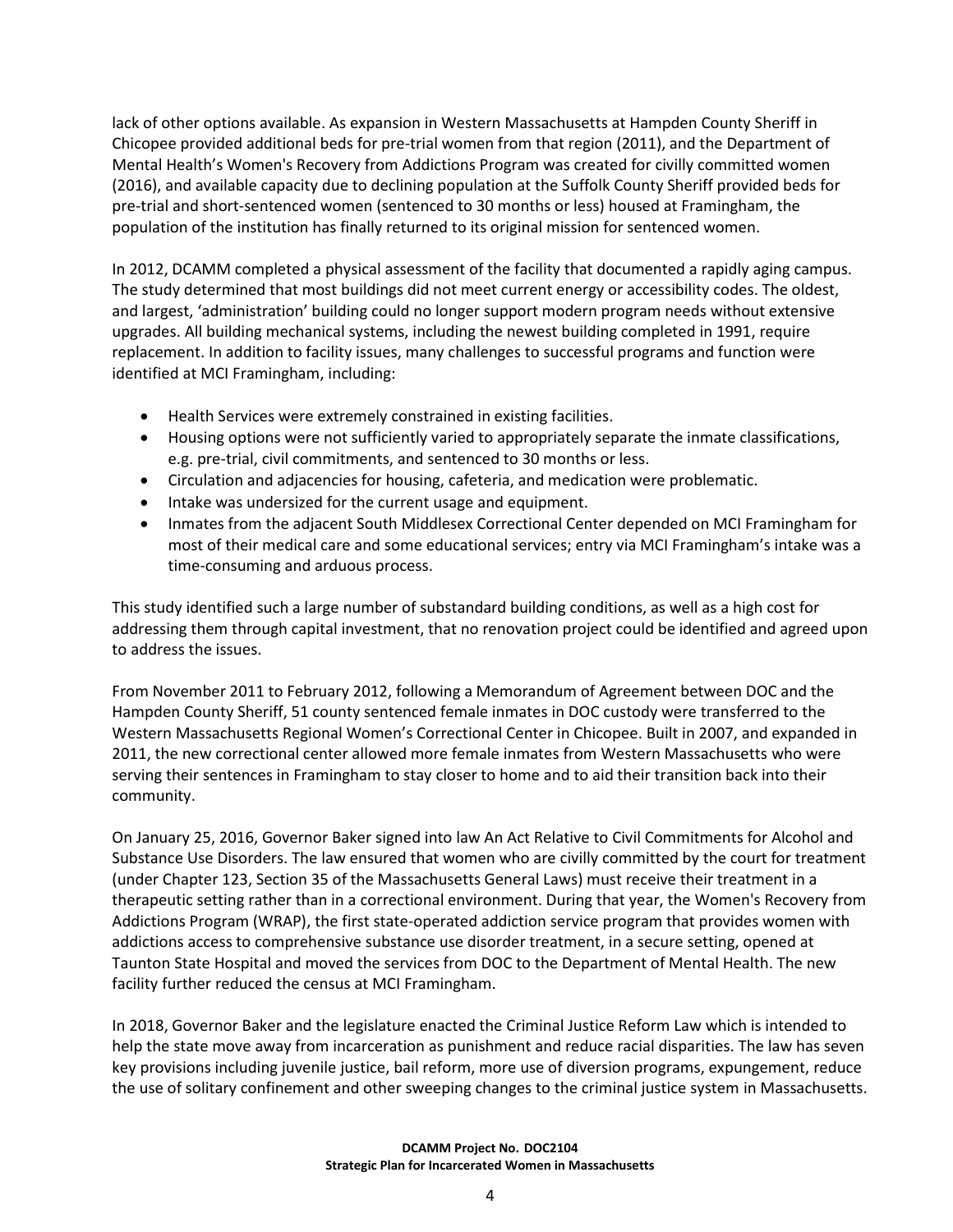Similar to alternative housing opportunities in Chicopee and Taunton, a new option for incarcerated women recently became possible at the Suffolk County House of Correction in Boston. In late 2019, resources became available to house pre-trial and short-sentenced women from Plymouth, Essex, and Norfolk counties, whose Sheriff facilities did not have adequate accommodations or capacity. This further relieved overcrowding at MCI Framingham.

The facility is now significantly oversized for the population it is serving, it has significant deferred maintenance as identified in 2012 and the need for replacement of the central plant has been determined to be cost prohibitive in this context. These factors have led DCAMM and DOC to explore alternative options to address the facility needs at MCI Framingham. At this stage, we have decided to take the opportunity to look more broadly at the needs of women in the system, evaluate the potential impacts of the 2018 Criminal Justice Reform Law, and develop a strategic plan prior to hiring a designer to address the facility needs.

According to the latest **DOC custody population trends**, the overall population has shown a significant decrease of 29% between January 1, 2011 and January 1, 2020. Over the 10-year period, the female population experienced more fluctuations than its male counterpart. Females saw a 9% increase from 2010 to 2012, a 4% decrease from 2012 to 2013, and a 6% increase between 2013 and 2014. In the past seven years (2014-2020) the female custody population has decreased significantly by 63%. Clearly, the current COVID-19 pandemic will continue to have a direct impact on the custody population. In early June, DOC met its goal of conducting universal [COVID-19](https://whdh.com/?s=coronavirus) testing at all its correctional centers and reported that approximately 5% of inmates tested positive for the virus. While a number of tests are still pending, DOC will continue testing within all facilities on an ongoing basis per Department of Public Health guidelines.



MA DOC Custody Population by Gender: January 1, 2011 to 2020

*Figure 2: Prison Population Trends 2019 by DOC's Research and Planning Division*

Given the events impacting MCI Framingham and other female correctional centers in the past ten years, DOC and DCAMM are in a unique position to develop a vision for incarcerated women in Massachusetts. The Strategic Plan outlined in this Statement of Work intends to do just that. The collection of existing data combined with stakeholder engagement will enable more data-driven, informed decision making and prioritized investment strategies that support the transformational growth of women being cared by DOC and build the best program for the future.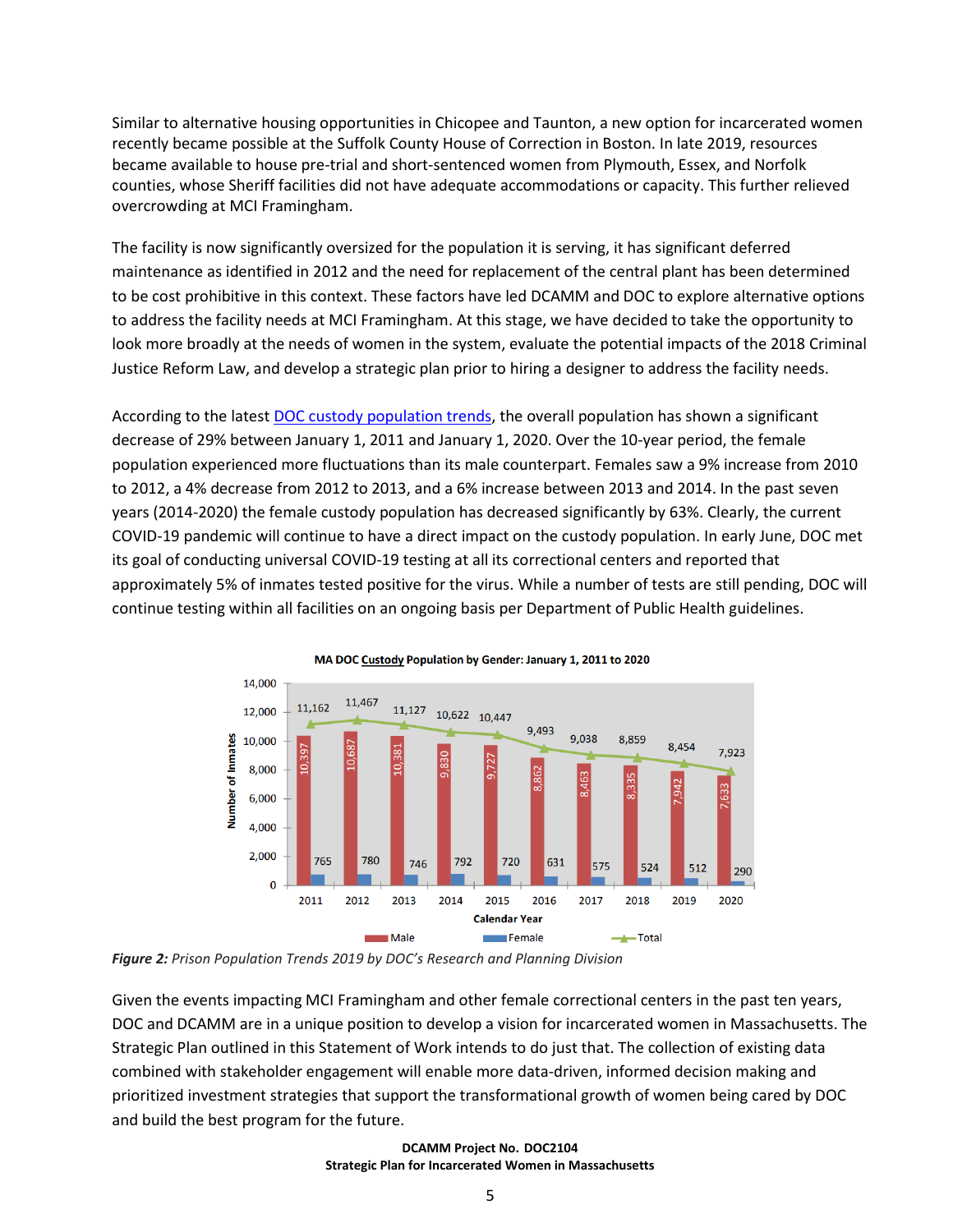# **1.4. Proposal Submission in COMMBUYS**

Consultants must submit a response to this SOW electronically through COMMBUYS.

## **1.5. Number of Awards**

One Contract will be awarded in order to ensure a consistent condition assessment. Consultants may team with other companies and/or sub-consultants to form a "Team".

# **1.6. Selection Team**

A Selection Team, consisting of representatives from DCAMM's Office of Planning, EOPSS, and DOC will review the responses to this solicitation, evaluate the proposals using the criteria specified in this Statement of Work (SOW), and select the consultant that provides the best value to the Commonwealth based upon the specified SOW requirements and criteria. Virtual Interviews may be requested.

## **1.7. Contract and Schedule Duration**

DCAMM estimates that work will commence in February 2021 and that the anticipated duration is five (5) months from contract execution. The term of the contract may be extended to provide any associated services as determined by DCAMM.

# **2. PROCUREMENT CALENDAR**

## **2.1. Calendar**

| <b>EVENT</b>                                                     | <b>DATE</b>                         |  |
|------------------------------------------------------------------|-------------------------------------|--|
| Availability of SOW on COMMBUYS                                  | December 28, 2020                   |  |
| Deadline for Submission of Consultant Questions                  | January 8, 2021<br>January 12, 2021 |  |
| through COMMBUYS                                                 |                                     |  |
| Responses to Consultant Questions posted in COMMBUYS             |                                     |  |
| <b>Proposal Submission Deadline</b>                              | January 26, 2021 at 2:00 PM         |  |
| Interviews (if determined to be necessary by the Selection Team) | Week of February 8, 2021            |  |
| <b>Estimated Contract Start Date</b>                             | Week of February 22, 2021           |  |

Times are Eastern Standard/Daylight Savings (US), as displayed on the COMMBUYS system clock, displayed to Consultants after logging in. If there is a conflict between the dates in this Procurement Calendar and dates on the Solicitation's Summary tab, the dates on the Solicitation's Summary tab on COMMBUYS shall prevail. Any changes in the Estimated Procurement Calendar which are made after the SOW has been published will not result in amendments to the Estimated Procurement Calendar. Such changes will appear only on the Solicitation's Summary tab on COMMBUYS. Consultants are responsible for checking the Solicitation's Summary tab on COMMBUYS for Procurement Calendar updates.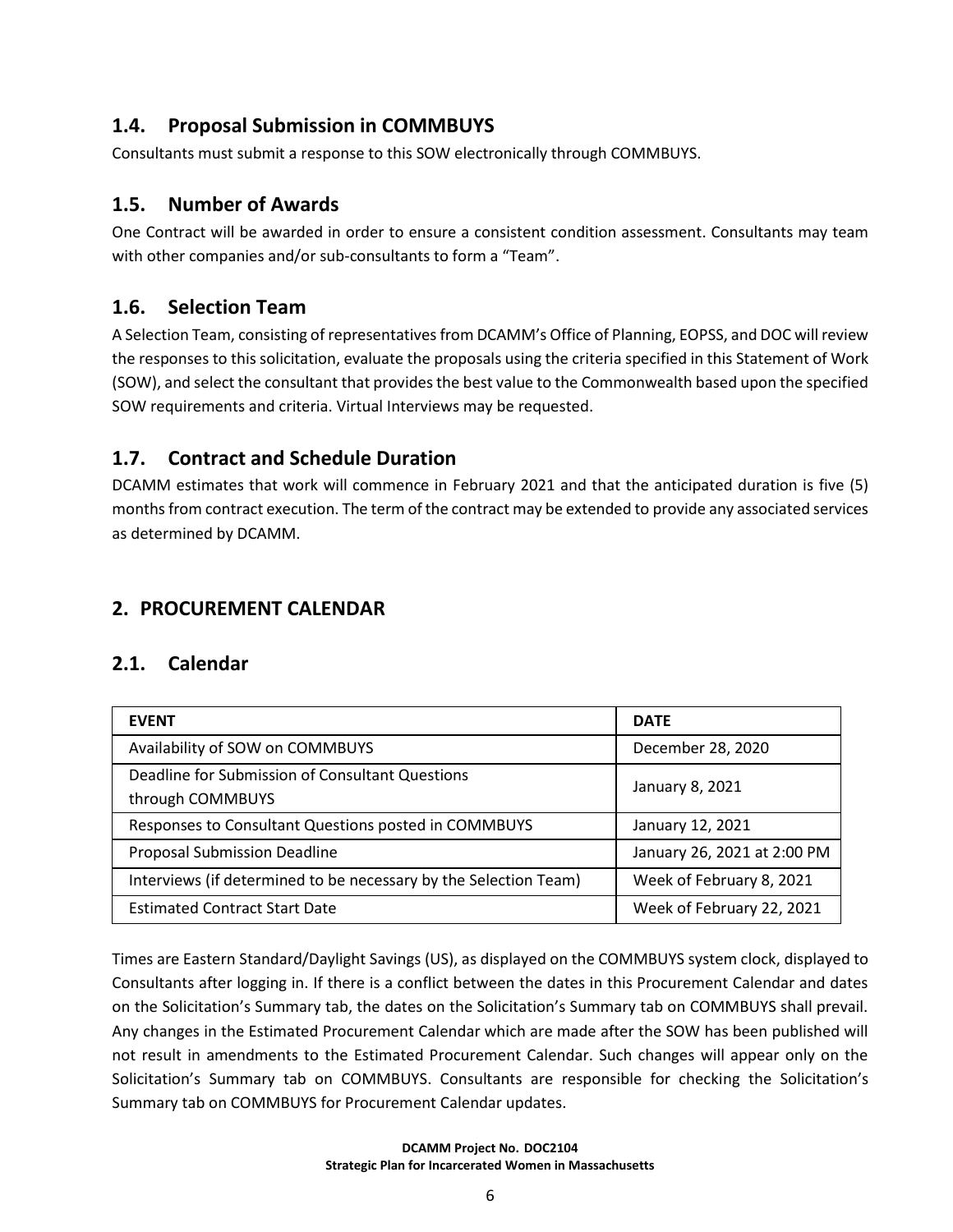# **2.2. Written questions via the Bid Q&A on COMMBUYS**

The "Bid Q&A" provides the opportunity for Consultants to ask written questions and receive written answers from DCAMM regarding this Scope of Work (SOW). All Consultants' questions must be submitted through the Bid Q&A found on COMMBUYS. Questions may be asked at any time prior to the Deadline for Submission of Questions stated in the SOW Procurement Calendar. The issuing department reserves the right not to respond to questions submitted after this date. It is the Consultant's responsibility to verify receipt of questions.

Please note that any questions submitted to DCAMM using any other medium (including those that are sent by mail, fax, email or voicemail, etc.) will not be answered. To reduce the number of redundant or duplicate questions, Consultants are asked to review all questions previously submitted to determine whether the Consultant's question has already been posted.

Consultants are responsible for entering content suitable for public viewing, since all of the questions are accessible to the public. Consultants must not include any information that could be considered personal, security sensitive, inflammatory, incorrect, collusory, or otherwise objectionable, including information about the Consultant's company or other companies. DCAMM reserves the right to edit or delete any submitted questions that raise any of these issues or that are not in the best interest of the Commonwealth or this SOW.

All answers are final when posted. Any subsequent revisions to previously provided answers will be dated.

# **3. SCOPE OF SERVICES**

The Scope of Services includes the following project tasks and deliverables listed below:

## **A. Project Startup: Work Plan and Kick-off Session**

## *Task:*

Within two weeks of the Notice to Proceed, the Consultant shall finalize a Work Plan provided in draft version by DCAMM. The Work Plan will describe in detail how the Consultant intends to implement, on a task by task basis, the Scope of Services for the Strategic Plan, as described in Section 3 Scope of Services. The Work Plan will:

- a) Describe the approach and methodology for the Strategic Plan.
- b) Document the outline to completing all tasks and deliverables.
- c) Review protocols for remote work and virtual on-line meetings.
- d) Determine a preliminary project schedule, including the Kick-off Session, data collection and analysis, weekly check-in meetings, workshops, and presentations.
- e) Identify stakeholders and determine the methodology for engaging stakeholders.
- f) Establish a method to keep the data current, including frequency and scope of updates.

As part of the Work Plan, the Consultant shall quickly develop an agenda and presentation for the Kickoff Session, a first meeting with the selected Consultant, DCAMM and leadership from DOC and EOPSS.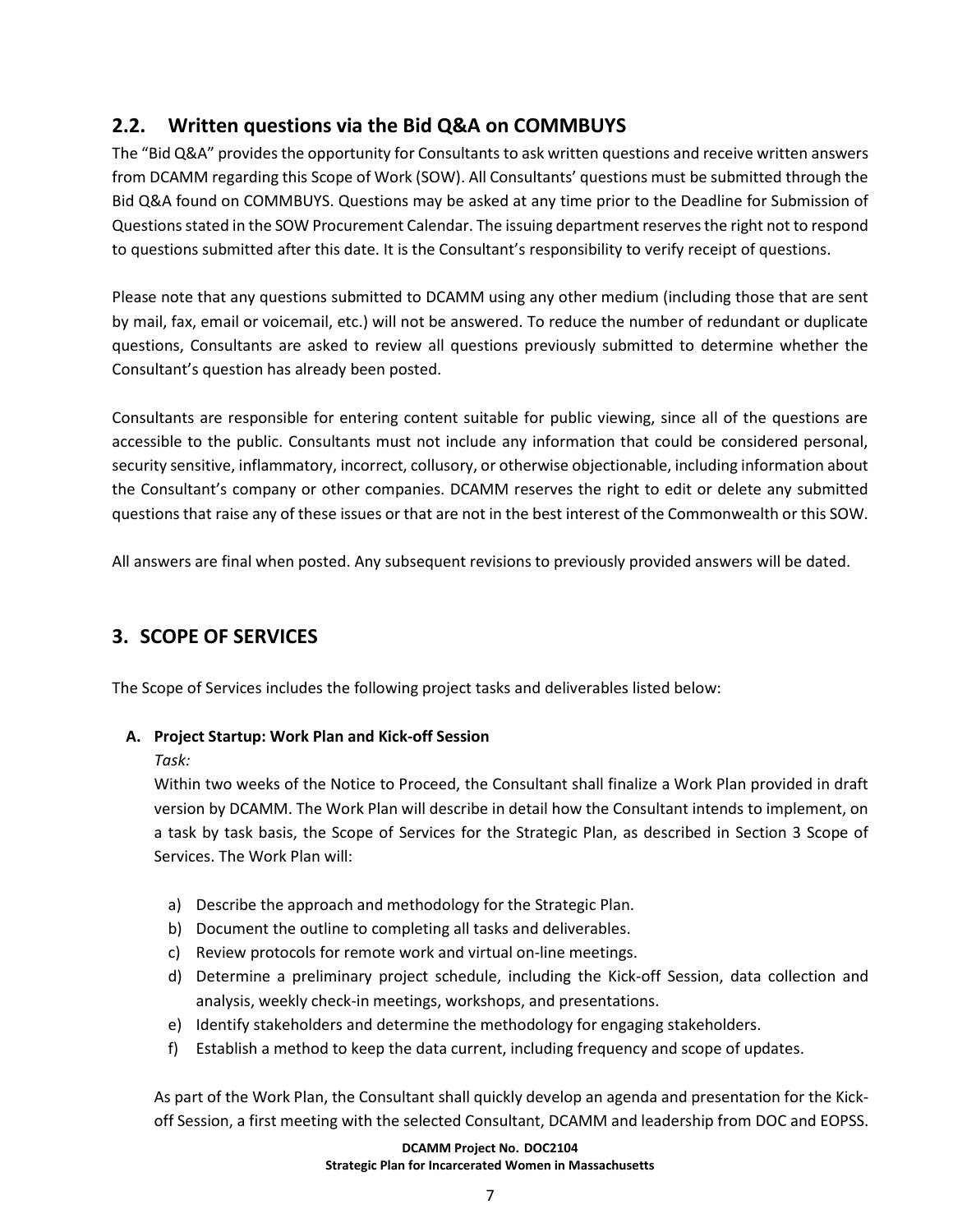The Kick-off Session will allow the leadership to communicate potential challenges and opportunities for the segment of the criminal justice system that DOC oversees; this information will inform the Strategic Planning process.

Recognizing the current public health crisis, all services within this task will be conducted remotely via virtual on-line meetings.

#### *Deliverables:*

- Work plan.
- Kick-off Session's agenda, presentation, and meeting minutes.

## **B. Data Collection and Analysis**

#### *Tasks:*

Concurrently to Task A, the Consultant shall perform an extensive data collection and analysis from a multiplicity of perspectives. In collaboration with DOC's Research and Planning Division and the Division of Resource Management, the Consultant shall collect, organize, sort, and summarize available information on the female incarceration system in Massachusetts. The Consultant shall be responsible for identifying relevant areas of inconsistency or data gaps and lead the effort to gather additional data.

This task includes, without limitation, the following steps:

- a) Develop an understanding of national context for correctional systems for women including best practices, trends and current status of other state correctional systems. At minimum assess the relationship between female incarceration and the following topics:
	- Poverty.
	- Homelessness.
	- Racial disparities.
	- Parole and probation.
	- Cash bail.
	- Foster care.
	- Impact on families.
	- Mental health disorders.
	- Substance abuse disorder.
	- Emotional, physical and sexual abuse.
	- Employment rate for women with criminal records.
	- Post-secondary educational opportunities for women with criminal records.
- b) Assess DOC's strategic direction on incarceration and rehabilitation of women across the entire correctional system and each female correctional center by reviewing current institutional goals, strategic initiatives and programs, institutional data, including, but not limited to: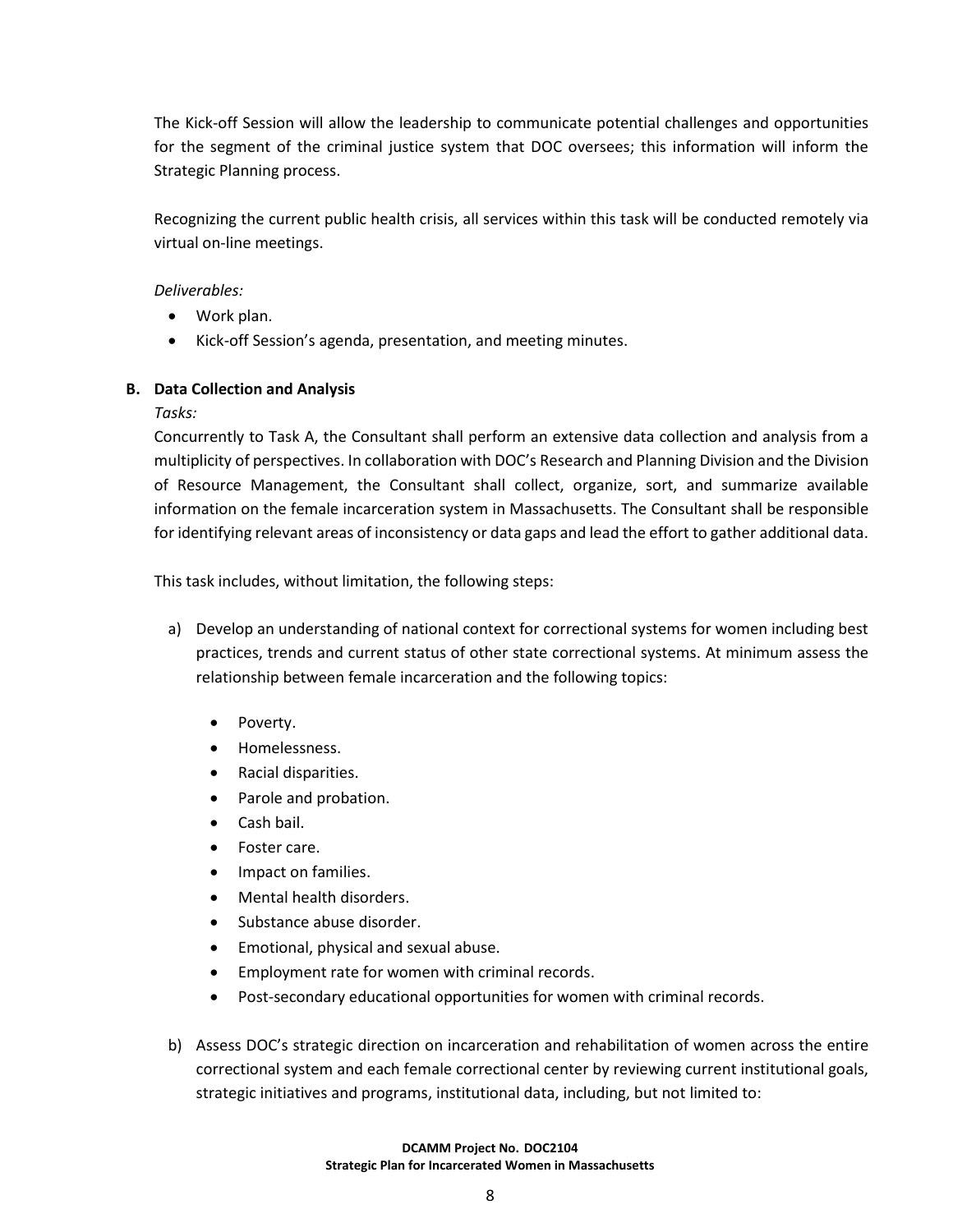- Institutional strategic plans and missions.
- Program and service offerings for female inmates.
- Annual budget authorized by the Legislature and final agency spending.
- Current inmate population, population changes and forecast.
- Number of security and non-security staff, and volunteers.
- Inmate-to-staff ratios.
- Gross square feet per inmate.
- Cost of incarceration.
- Recidivism rates.
- c) Identify key rehabilitative programs and training opportunities offered by DOC and assess the programs with regard to capacity, inmate participation, space availability, and space suitability/quality. This task may include site visits for field observations, pending security clearance due to the current public health crisis.
- d) Examine the demographics and characteristics of incarcerated women in Massachusetts including, but not limited to:
	- Race, ethnicity and gender identity.
	- Education level.
	- Income level.
	- Average age and age projections.
	- Top offense types (criminal sentences/civil commitment).
	- Average length of sentences.
	- Number of inmates with children.
	- Number of foreign-born inmates.
	- Inmate residential zip codes.

Recognizing the current public health crisis, most of the services within this task may be conducted remotely via virtual on-line meeting at DCAMM's discretion.

## *Deliverables:*

- Report with assessment of existing data and plan for additional data collection (if needed).
- Report with Analysis, Narrative and Presentation on the national context for correctional systems for women.
- Report with Analysis, Narrative and Presentation on Massachusetts' current correctional system profile and data compilation. The compilation report of data shall clearly illustrate the current correctional system for women in terms of its key dimensions:
	- o DOC's strategic direction on incarceration and rehabilitation of women.
	- o Analysis of key rehabilitative programs and training opportunities, including programs and training with a focus on rehabilitation and specific needs of the female prison population, such as on-site women's mental and medical health services, educational and vocational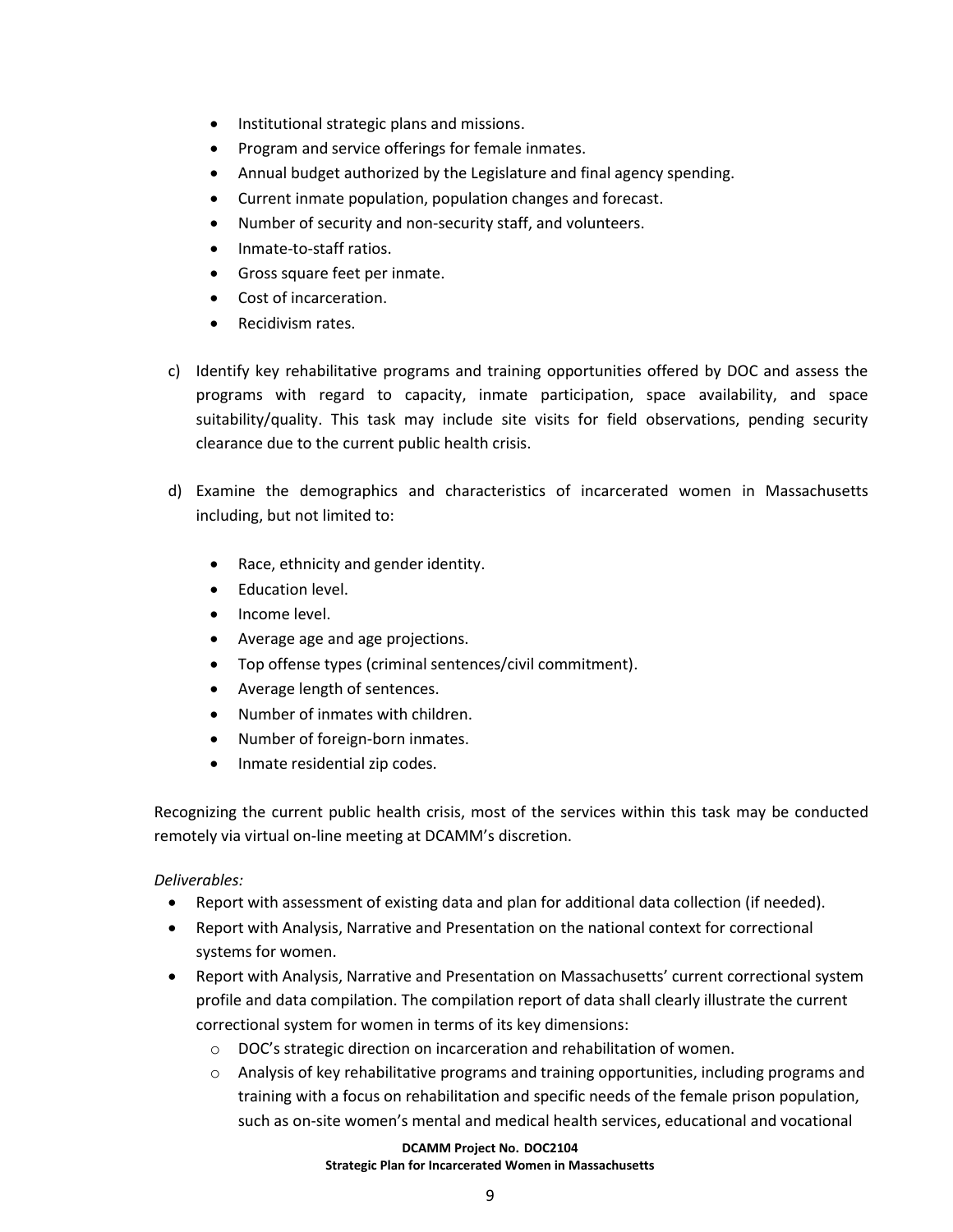programs aligned with women's interests, visiting area with a playroom for children, a family reunification program with overnight visits, and substance abuse and trauma treatment programs.

o Demographics and characteristics.

#### **C. Stakeholder Engagement**

*Task:*

The Consultant shall identify potential stakeholders across all segments of the criminal justice system and develop a process to guide stakeholder engagement in identified topics/specialty clusters to ensure quality, efficiency, and consistency. The Consultant shall facilitate statewide discussion among stakeholders to foster development of strategic goals and identification of opportunities in the custody, care, and programming for incarcerated women. Such discussions should include, to the extent it is both productive and practical, key stakeholders, including but not limited to:

- Public Safety officials, Probation officers, and others.
- Executive Branch administrators and interagency taskforces.
- Criminal Justice Reform advocates.
- Legislative Branch members and committees.
- Local and regional Research/Policy/Program Institutions.

Recognizing the current public health crisis, most of the services within this task may be conducted remotely via virtual on-line meeting at DCAMM's discretion.

## *Deliverables:*

- Assessment plan for facilitation of discussions for review and approval. The plan should include, without limitation, identification of topics/specialty clusters, identification of stakeholders, number of online surveys and workshops (as well as any other stakeholder engagement tools), methodology for engaging stakeholders, preparation and review of questionnaires for selected stakeholder groups, template for reporting all discussion, and proposed schedule for activities and deliverables.
- Online surveys and workshops (as well as any other stakeholder engagement tools).
- Presentation and report with back-up information for each discussion. The Consultant shall provide a slide presentation and a written report that summarizes the information from the facilitation effort to establish strategic goals.

#### **D. Synthesis and Development of Strategic Plan**

*Tasks:*

The Consultant shall integrate all information gathered during the previous tasks and develop criteria and a methodology for prioritizing investment opportunities for incarcerated women. Tasks will include, but are not limited to: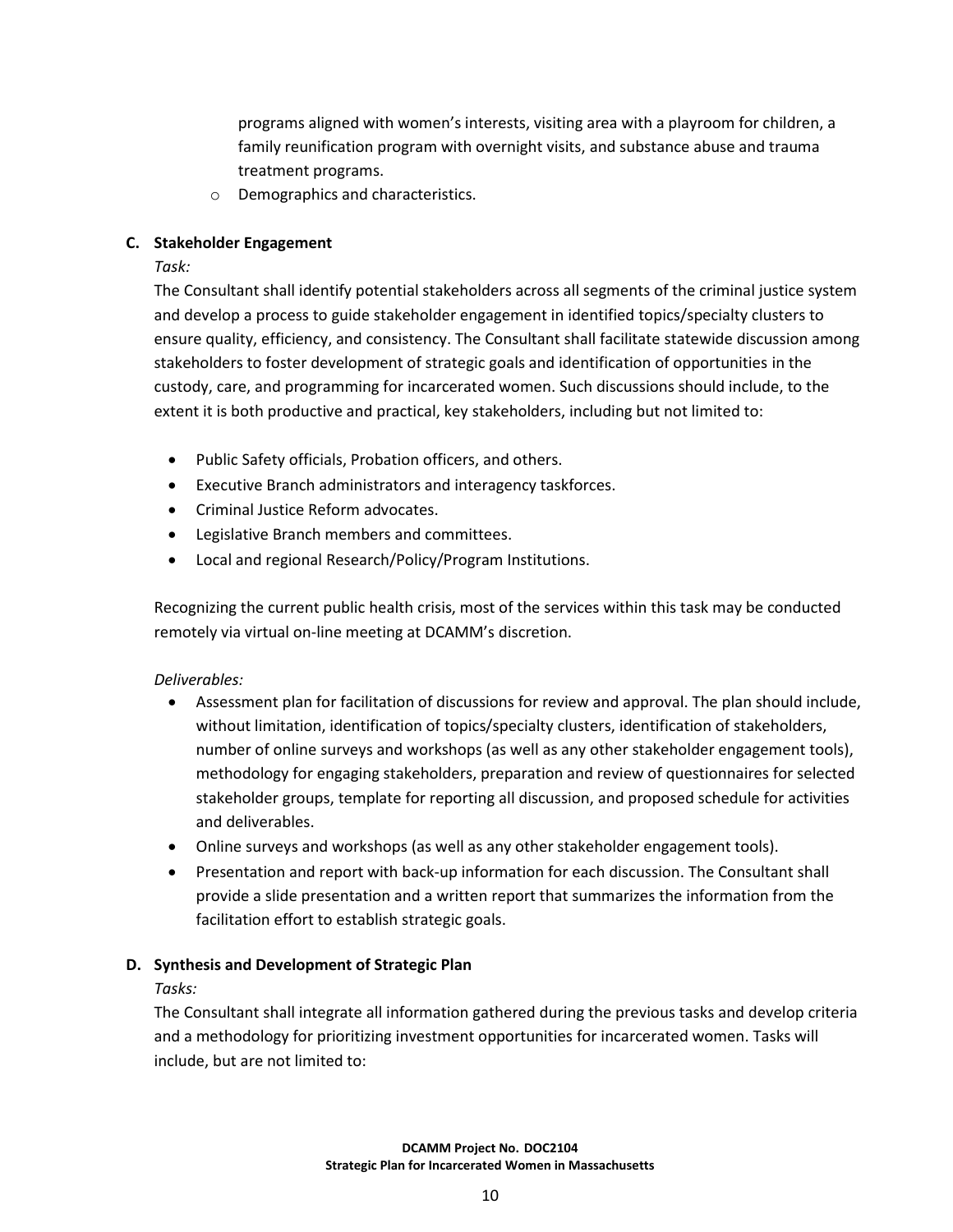- a) Breakdown operational ideas for improving use of resources and providing better opportunities for incarcerated women under DOC's supervision including, but not limited to:
	- Development of a vision for incarcerated women in Massachusetts.
	- Enhancement of existing rehabilitative programs and training opportunities.
	- Creation of new rehabilitative programs and training opportunities that support career pathways and re-entry of inmates.
	- Alternative programs to incarceration, as possible within the purview of DOC.
	- Partnerships with institutions from other segments of the criminal justice system.
- b) Review existing funding sources for correctional projects and programs that support DOC's mission and evaluate financial impact of opportunities.
- c) Develop criteria and a methodology for prioritizing future investment decisions that provide an equitable, transparent, and strategic process for allocating resources and improving DOC's ability to serve its female inmate population.

## *Deliverables:*

- Strategic plan for incarcerated women in Massachusetts. The report will be in narrative form, with relevant images, tables, charts and other graphics included. The report structure will include without limitation, the following:
	- o Executive Summary.
	- o Analysis framework and findings.
	- $\circ$  Stakeholder engagement, with findings and recommendations from workshops.
	- o Description of the methodology and guidelines for the strategic plan.
	- o Strategic Plan for women in the care of DOC prioritizing investment to meet programmatic and capital needs.

The Consultant shall provide a draft of the report for review and comment and a final report incorporating all comments and changes requested. In case computerized databases and files are developed by the Consultant in the course of the Strategic Plan, the Consultant shall provide such computer databases and electronic files to DCAMM.

# **3.1. Additional Services**

Although not anticipated at this time, additional services may be required. If requested by DCAMM, the consultant may prepare a proposal or solicit from others as needed.

# **3.2. Schedule**

The Strategic Plan is anticipated to be completed within five (5) months. The Consultant is expected to work collaboratively with DCAMM and DOC to establish a schedule for services in the beginning of the project.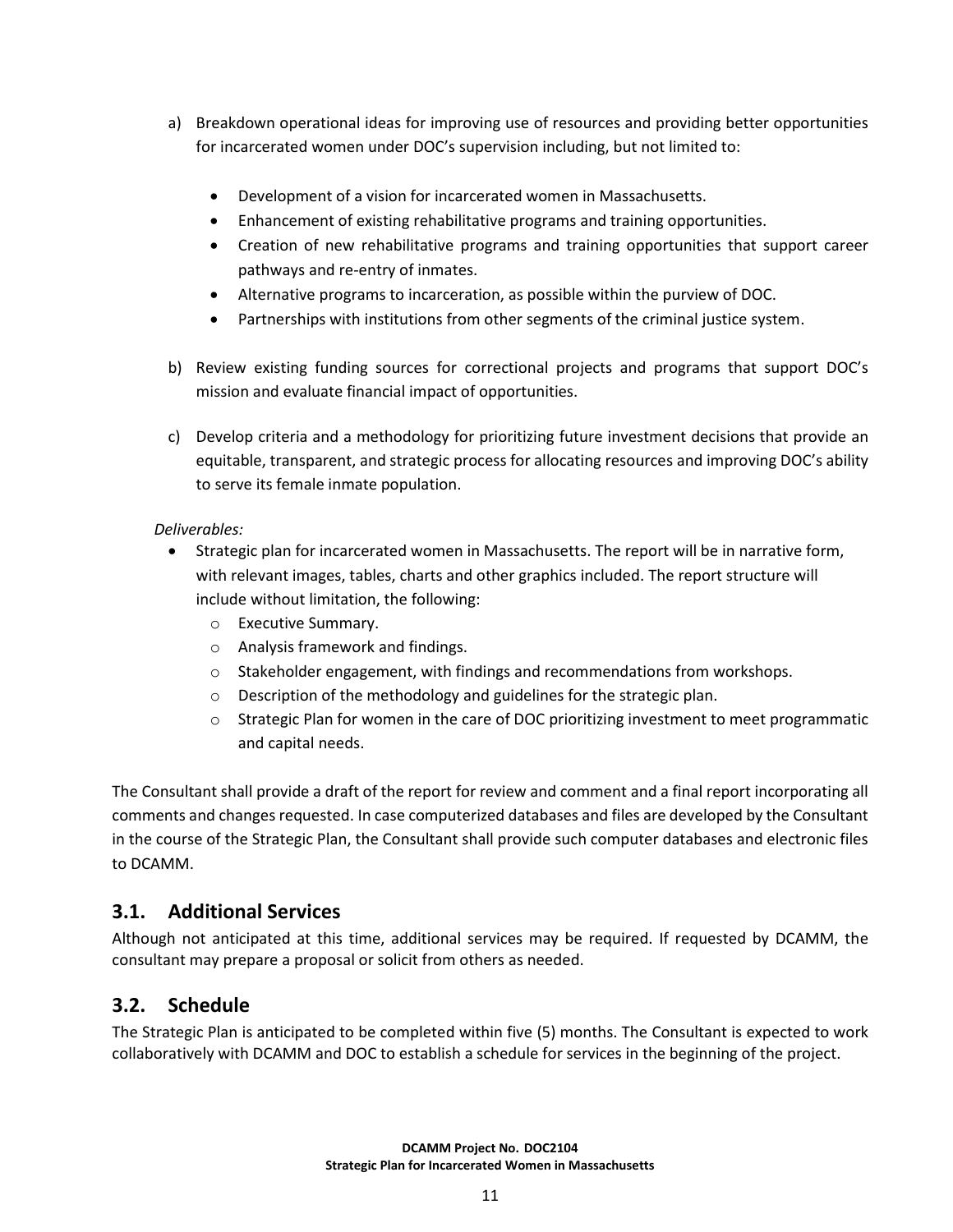# **4. RESPONSE SUBMISSION REQUIREMENTS**

## **4.1. Required Components for Response Submissions**

The following seven components specific to this SOW must be included in the order outlined below with your response. Failure to include all of the requested information and completed required forms may result in rejection of your firm's submission. Required SOW components are as follows:

- **A) Response Cover Sheet – Exhibit A**
- **B) Consultant Cover Memo**
- **C) Firm Profile (including Consultant Team and Resumes)**
- **D) Relevant Experience**
- **E) Project Approach**
- **F) Work Plan**
- **G) Pricing Response - Exhibit B**

Specifics for each required Response component are as follows:

#### **A) Response Cover Sheet – Exhibit A**

Complete the Response Cover Sheet, a copy of which is attached as Exhibit A.

#### **B) Consultant Cover Memo**

A statement of understanding of the SOW and commitment to perform.

#### **C) Firm Profile**

Provide the team organization with a chart and roles, as well as resumes for each principal and key staff persons who will be assigned to the project.

#### **D) Relevant Experience**

Demonstrate specific experience and capability in the following areas:

- Comparable projects demonstrating experience and expertise with the public sector/government, specifically with correctional agencies for women, youth, or adults.
- Strategic planning for complex systems that encompasses missions, policies and programs, and with respect to resource allocation.
- Data analysis and assessment for complex systems.
- Excellent communication skills and experience facilitating discussions for a diverse and broad array of stakeholders.

#### **E) Project Approach**

Provide a narrative description of the team's approach. This narrative should be developed such that it can convince the Selection Team that the respondent understands the objectives of the project, the nature of the required work, and the level of effort necessary to successfully complete the contract.

#### **F) Work Plan**

The proposed detailed Work Plan should clearly break down and build upon the Scope of Work provided in this SOW. Tasks should include clear deliverables and approximate durations in weeks. (In Exhibit B, a less detailed Work Plan should be provided with fees broken down by Task.)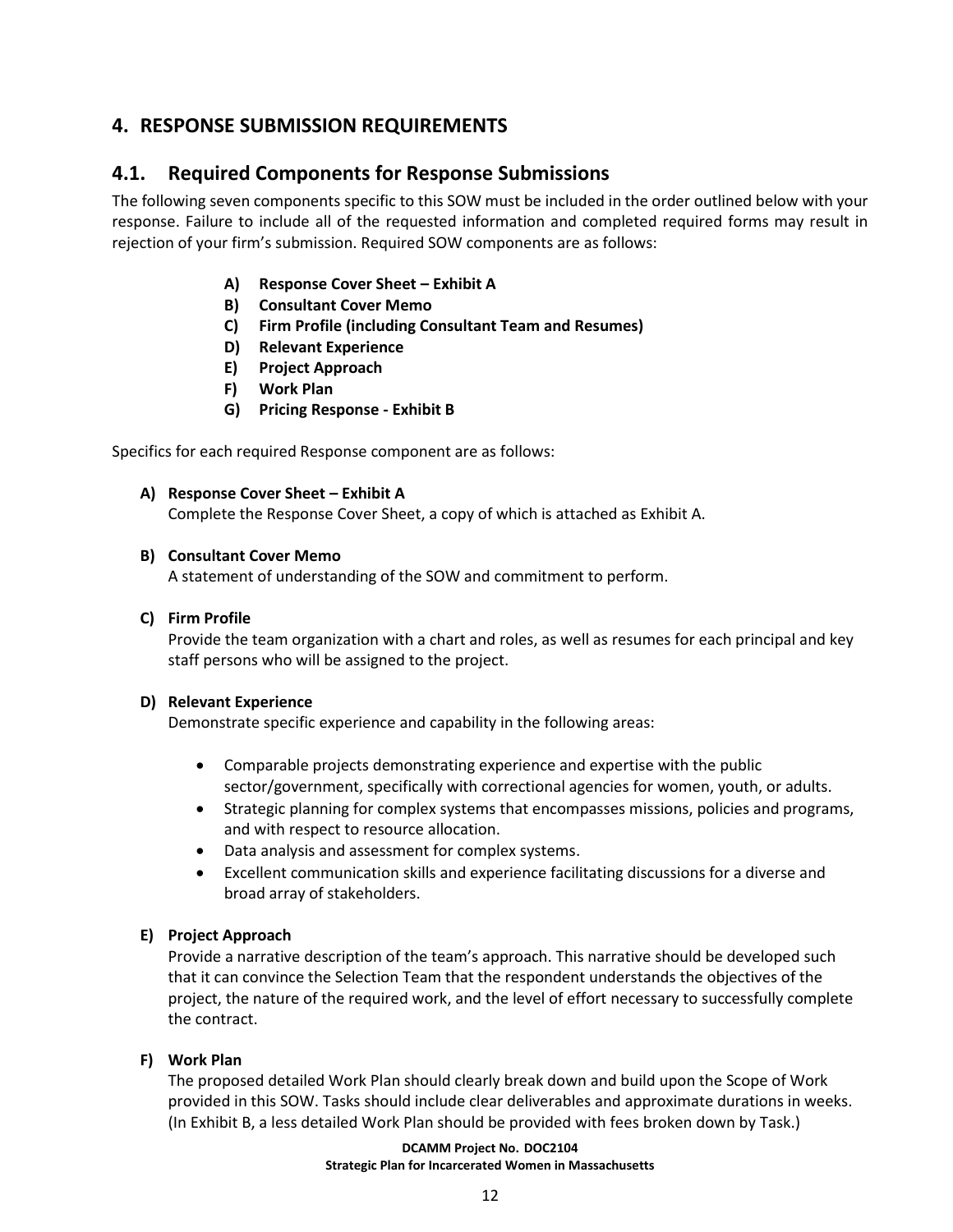This narrative should be developed such that it can convince the Selection Team that the respondent understands the objectives that the Contract is intended to meet, the nature of the required work and the level of effort necessary to successfully complete the contract.

#### **G) Pricing Response – Exhibit B**

Complete the Pricing Response Form, a copy of which is attached as Exhibit B. Submit a proposed fee for services for completion of the Strategic Plan services. This fee must include all out-of-pocket expenses for the full Scope of Work. Costs not included in the fee will not be compensated.

# **5. RESPONSE EVALUATION CRITERIA**

The Selection Team will review the responses to this solicitation and select the proposal that provides the best value to the Commonwealth based upon the specified SOW requirements and criteria.

During the selection process, the Selection Team reserves the right to take any or all of the following actions if it deems them to be in the interests of the Commonwealth of Massachusetts: a) reject any and all proposals; b) waive any minor informalities in proposals received or request Respondents to correct them; c) request additional information from Respondents and seek clarification from a Respondent provided the Selection Team determines it is not prejudicial to the interests of the other Respondents to do so. Action by the Selection Team in this regard should not be construed to imply acceptance or rejection of a proposal.

Responses will be rated and ranked to determine which Consultants will receive a Contract award.

# **5.1. Evaluation Components**

The Selection Team will evaluate respondents based upon the information and materials contained in the response to this solicitation, interviews (if any) and any other information requested or obtained by the Selection Team.

The Selection Team will make its selection based on the following criteria:

- **A) Firm Profile and Relevant Experience**
- **B) Proposed Approach and Work Plan**
- **C) Proposed Pricing Response**

Though price will be a significant consideration in the award, the Selection Team will not necessarily award the contract to the Bidder who proposes the lowest prices. Rather, selection of a respondent will be based on providing the overall best value to the Commonwealth.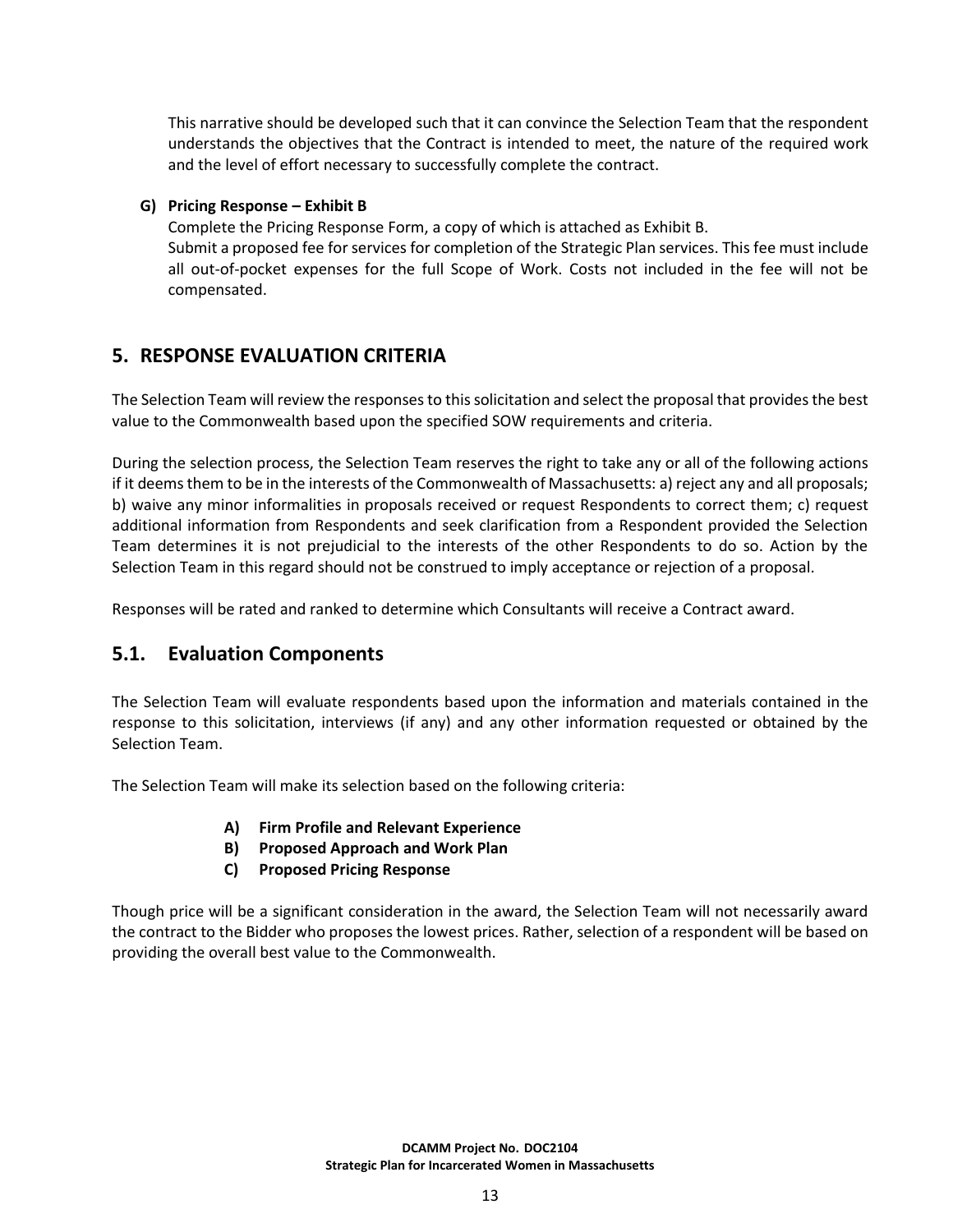# **EXHIBIT A – RESPONSE COVER SHEET**



#### ONE ASHBURTON PLACE, 15<sup>TH</sup> FLOOR BOSTON, MA, 02108



Response Cover Sheet for

## **STATEMENT OF WORK for STRATEGIC PLAN FOR INCARCERATED WOMEN IN MASSACHUSETTS**

#### **Issued by:**

The Commonwealth of Massachusetts Executive Office for Administration and Finance Division of Capital Asset Management and Maintenance One Ashburton Place, Boston, MA 02108

#### **Issued on:**

December 28, 2020

#### **VENDOR SUBMITTING RESPONSE**

Name of Firm

Address of Firm

Contact Person at Firm Title

\_\_\_\_\_\_\_\_\_\_\_\_\_\_\_\_\_\_\_\_\_\_\_\_\_\_\_\_\_\_\_\_\_\_\_\_\_\_\_\_\_\_\_\_\_\_\_\_\_\_\_\_\_\_\_\_\_\_\_\_\_\_\_\_\_

\_\_\_\_\_\_\_\_\_\_\_\_\_\_\_\_\_\_\_\_\_\_\_\_\_\_\_\_\_\_\_\_\_\_\_\_\_\_\_\_\_\_\_\_\_\_\_\_\_\_\_\_\_\_\_\_\_\_\_\_\_\_\_\_\_

\_\_\_\_\_\_\_\_\_\_\_\_\_\_\_\_\_\_\_\_\_\_\_\_\_\_\_\_\_\_\_\_\_\_\_\_\_\_\_\_\_\_\_\_\_\_\_\_\_\_\_\_\_\_\_\_\_\_\_\_\_\_\_\_\_

\_\_\_\_\_\_\_\_\_\_\_\_\_\_\_\_\_\_\_\_\_\_\_\_\_\_\_\_\_\_\_\_\_\_\_\_\_\_\_\_\_\_\_\_\_\_\_\_\_\_\_\_\_\_\_\_\_\_\_\_\_\_\_\_\_

Phone Number/E-Mail